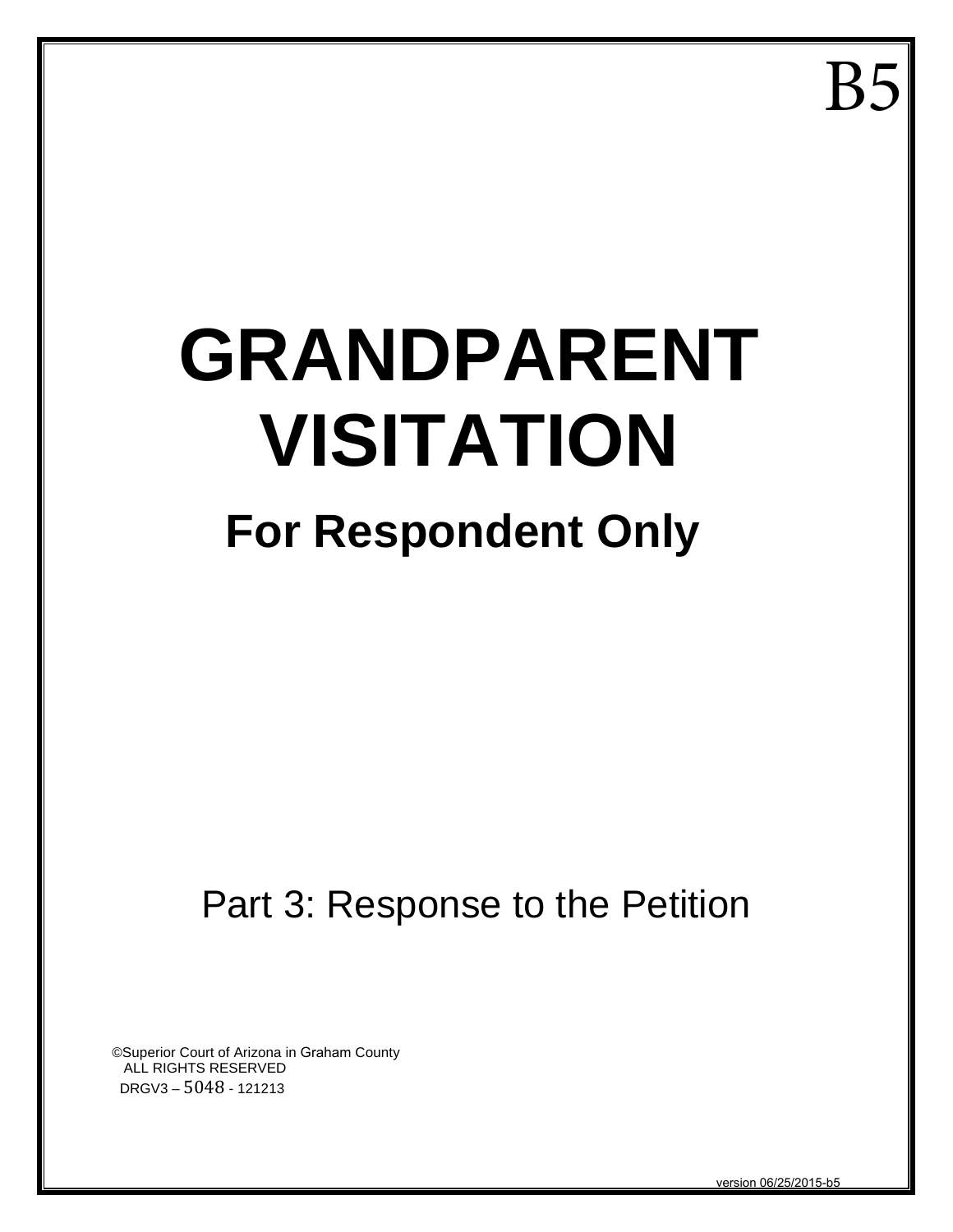#### **SELF-SERVICE CENTER**

# **RESPONSE TO PETITION TO ESTABLISH GRANDPARENT VISITATION**

#### **CHECKLIST**

#### *You may use the forms and instructions in this packet if . . .*

- A grandparent or great grandparent has filed a **Petition** to get a court order allowing visitation with the children, AND
- You want to inform the Court of your disapproval *or approval* of all or part of the request and/or to request a court hearing to explain why the request should or should not be granted,

#### **AND/OR**

The **Petition** or other documents contain inaccurate information that you believe the Court should be aware of.

**READ ME:** Consulting a lawyer before filing documents with the court may help prevent unexpected results. A list of lawyers you may hire to advise you on handling your own case or to perform specific tasks, as well as a list of court-approved mediators can be found on the Self-Service Center website.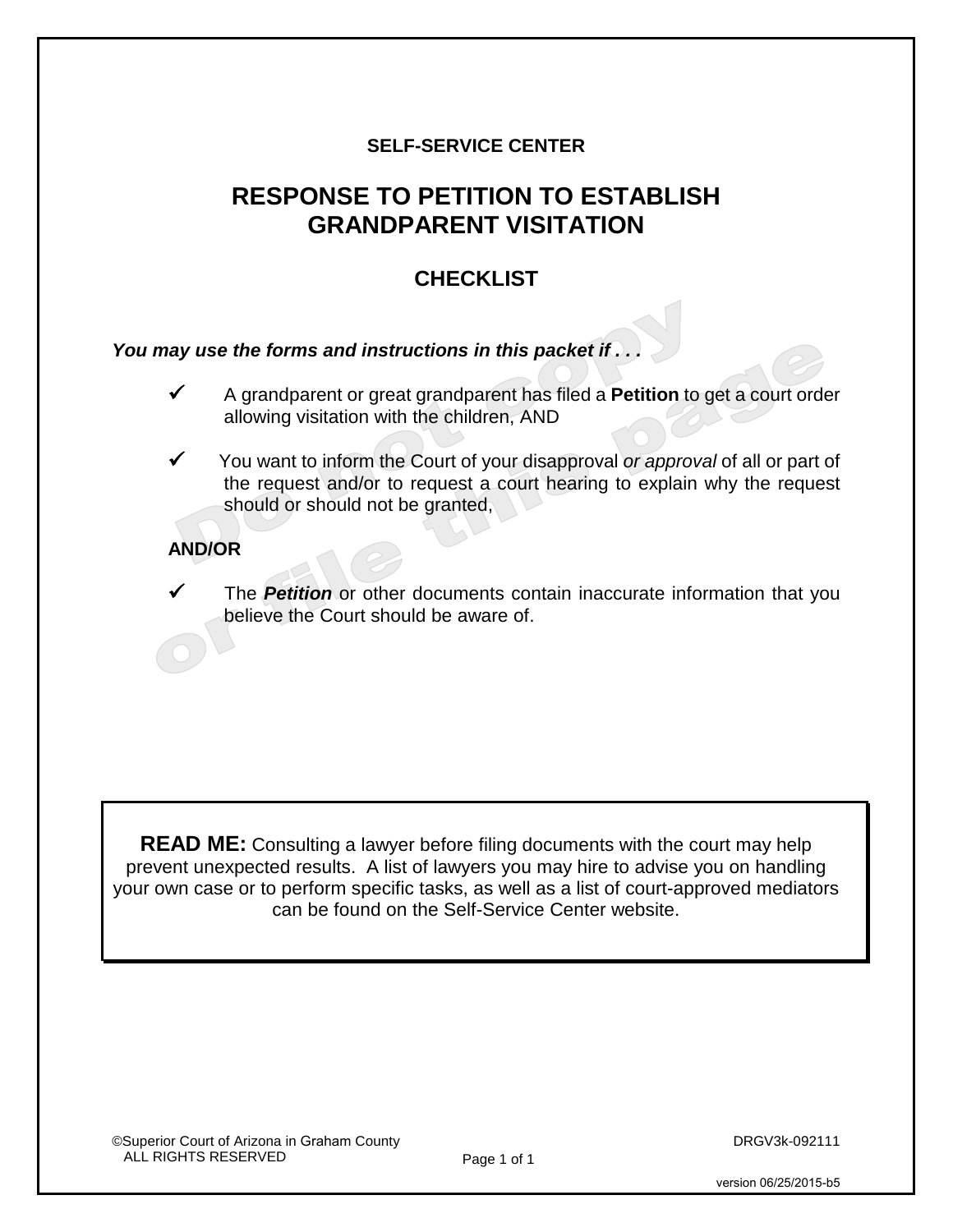| <b>Person Filing:</b><br>Address (if not protected): Manual Address (if not protected):<br>City, State, Zip Code: National Assembly City, State, Zip Code:<br><b>Telephone:</b> Telephone: Telephone: Telephone: Telephone: Telephone: Telephone: Telephone: Telephone: Telephone: Telephone: Telephone: Telephone: Telephone: Telephone: Telephone: Telephone: Telephone: Telephone: Telephone:<br><b>Email Address:</b><br><b>ATLAS Number:</b><br>Lawyer's Bar Number: New York 1999 and the United States of the United States and States II and the United Sta<br>FOR CLERK'S USE ONLY<br>Representing $\Box$ Self, without a Lawyer or $\Box$ Attorney for $\Box$ Petitioner OR $\Box$ Respondent<br>SUPERIOR COURT OF ARIZONA IN GRAHAM COUNTY<br>Case No.<br>Petitioner<br><b>ATLAS No.</b><br><b>FAMILY COURT / SENSITIVE DATA</b><br>Respondent<br><b>COVERSHEET WITH CHILDREN</b><br>(CONFIDENTIAL RECORD)<br>Fill out. File with Clerk of Court. Social Security Numbers should appear on this form only and<br>should be omitted from other court forms. Access Confidential pursuant to ARFLP 43(G)(1).<br><b>Petitioner</b><br><b>Respondent</b><br>A. Personal Information:<br>Name<br>Male or<br>Female<br>Female<br>Gender<br>Male or<br>Date of Birth (Month/Day/Year)<br><b>Social Security Number</b><br><b>WARNING: DO NOT INCLUDE MAILING ADDRESS ON THIS FORM</b><br>IF REQUESTING ADDRESS PROTECTION<br><b>Mailing Address</b><br>City, State, Zip Code<br><b>Contact Phone</b><br><b>Email Address</b><br><b>Current Employer Name</b><br><b>Employer Address</b><br><b>Employer City, State, Zip Code</b><br><b>Employer Telephone Number</b><br><b>Employer Fax Number</b><br>B. Child(ren) Information:<br><b>Child Name</b><br><b>Child Social Security Number</b><br><b>Child Date of Birth</b><br>Gender<br>C.<br><b>Interpreter Needed:</b><br>Type of Case being filed - Check only one category.<br><b>No</b><br><b>Yes</b><br>*Check only if no other category applies<br>$\mathbf{I}$<br><b>Dissolution (Divorce)</b><br>If yes, what language?<br><b>Paternity</b><br>*Legal Decision Maker<br><b>Legal Separation</b><br>(Custody)/Visitation<br>*Child Support<br><b>Annulment</b><br><b>Order of Protection</b><br><b>Other</b><br>DO NOT COPY OR FILE THIS DOCUMENT. DO NOT SERVE THIS DOCUMENT TO THE OTHER PARTY. |  |  |
|---------------------------------------------------------------------------------------------------------------------------------------------------------------------------------------------------------------------------------------------------------------------------------------------------------------------------------------------------------------------------------------------------------------------------------------------------------------------------------------------------------------------------------------------------------------------------------------------------------------------------------------------------------------------------------------------------------------------------------------------------------------------------------------------------------------------------------------------------------------------------------------------------------------------------------------------------------------------------------------------------------------------------------------------------------------------------------------------------------------------------------------------------------------------------------------------------------------------------------------------------------------------------------------------------------------------------------------------------------------------------------------------------------------------------------------------------------------------------------------------------------------------------------------------------------------------------------------------------------------------------------------------------------------------------------------------------------------------------------------------------------------------------------------------------------------------------------------------------------------------------------------------------------------------------------------------------------------------------------------------------------------------------------------------------------------------------------------------------------------------------------------------------------------------------------------------------------------------------------------------------------------------------------------------------------------------------------------------------------------|--|--|
|                                                                                                                                                                                                                                                                                                                                                                                                                                                                                                                                                                                                                                                                                                                                                                                                                                                                                                                                                                                                                                                                                                                                                                                                                                                                                                                                                                                                                                                                                                                                                                                                                                                                                                                                                                                                                                                                                                                                                                                                                                                                                                                                                                                                                                                                                                                                                               |  |  |
|                                                                                                                                                                                                                                                                                                                                                                                                                                                                                                                                                                                                                                                                                                                                                                                                                                                                                                                                                                                                                                                                                                                                                                                                                                                                                                                                                                                                                                                                                                                                                                                                                                                                                                                                                                                                                                                                                                                                                                                                                                                                                                                                                                                                                                                                                                                                                               |  |  |
|                                                                                                                                                                                                                                                                                                                                                                                                                                                                                                                                                                                                                                                                                                                                                                                                                                                                                                                                                                                                                                                                                                                                                                                                                                                                                                                                                                                                                                                                                                                                                                                                                                                                                                                                                                                                                                                                                                                                                                                                                                                                                                                                                                                                                                                                                                                                                               |  |  |
|                                                                                                                                                                                                                                                                                                                                                                                                                                                                                                                                                                                                                                                                                                                                                                                                                                                                                                                                                                                                                                                                                                                                                                                                                                                                                                                                                                                                                                                                                                                                                                                                                                                                                                                                                                                                                                                                                                                                                                                                                                                                                                                                                                                                                                                                                                                                                               |  |  |
|                                                                                                                                                                                                                                                                                                                                                                                                                                                                                                                                                                                                                                                                                                                                                                                                                                                                                                                                                                                                                                                                                                                                                                                                                                                                                                                                                                                                                                                                                                                                                                                                                                                                                                                                                                                                                                                                                                                                                                                                                                                                                                                                                                                                                                                                                                                                                               |  |  |
|                                                                                                                                                                                                                                                                                                                                                                                                                                                                                                                                                                                                                                                                                                                                                                                                                                                                                                                                                                                                                                                                                                                                                                                                                                                                                                                                                                                                                                                                                                                                                                                                                                                                                                                                                                                                                                                                                                                                                                                                                                                                                                                                                                                                                                                                                                                                                               |  |  |
|                                                                                                                                                                                                                                                                                                                                                                                                                                                                                                                                                                                                                                                                                                                                                                                                                                                                                                                                                                                                                                                                                                                                                                                                                                                                                                                                                                                                                                                                                                                                                                                                                                                                                                                                                                                                                                                                                                                                                                                                                                                                                                                                                                                                                                                                                                                                                               |  |  |
|                                                                                                                                                                                                                                                                                                                                                                                                                                                                                                                                                                                                                                                                                                                                                                                                                                                                                                                                                                                                                                                                                                                                                                                                                                                                                                                                                                                                                                                                                                                                                                                                                                                                                                                                                                                                                                                                                                                                                                                                                                                                                                                                                                                                                                                                                                                                                               |  |  |
|                                                                                                                                                                                                                                                                                                                                                                                                                                                                                                                                                                                                                                                                                                                                                                                                                                                                                                                                                                                                                                                                                                                                                                                                                                                                                                                                                                                                                                                                                                                                                                                                                                                                                                                                                                                                                                                                                                                                                                                                                                                                                                                                                                                                                                                                                                                                                               |  |  |
|                                                                                                                                                                                                                                                                                                                                                                                                                                                                                                                                                                                                                                                                                                                                                                                                                                                                                                                                                                                                                                                                                                                                                                                                                                                                                                                                                                                                                                                                                                                                                                                                                                                                                                                                                                                                                                                                                                                                                                                                                                                                                                                                                                                                                                                                                                                                                               |  |  |
|                                                                                                                                                                                                                                                                                                                                                                                                                                                                                                                                                                                                                                                                                                                                                                                                                                                                                                                                                                                                                                                                                                                                                                                                                                                                                                                                                                                                                                                                                                                                                                                                                                                                                                                                                                                                                                                                                                                                                                                                                                                                                                                                                                                                                                                                                                                                                               |  |  |
|                                                                                                                                                                                                                                                                                                                                                                                                                                                                                                                                                                                                                                                                                                                                                                                                                                                                                                                                                                                                                                                                                                                                                                                                                                                                                                                                                                                                                                                                                                                                                                                                                                                                                                                                                                                                                                                                                                                                                                                                                                                                                                                                                                                                                                                                                                                                                               |  |  |
|                                                                                                                                                                                                                                                                                                                                                                                                                                                                                                                                                                                                                                                                                                                                                                                                                                                                                                                                                                                                                                                                                                                                                                                                                                                                                                                                                                                                                                                                                                                                                                                                                                                                                                                                                                                                                                                                                                                                                                                                                                                                                                                                                                                                                                                                                                                                                               |  |  |
|                                                                                                                                                                                                                                                                                                                                                                                                                                                                                                                                                                                                                                                                                                                                                                                                                                                                                                                                                                                                                                                                                                                                                                                                                                                                                                                                                                                                                                                                                                                                                                                                                                                                                                                                                                                                                                                                                                                                                                                                                                                                                                                                                                                                                                                                                                                                                               |  |  |
|                                                                                                                                                                                                                                                                                                                                                                                                                                                                                                                                                                                                                                                                                                                                                                                                                                                                                                                                                                                                                                                                                                                                                                                                                                                                                                                                                                                                                                                                                                                                                                                                                                                                                                                                                                                                                                                                                                                                                                                                                                                                                                                                                                                                                                                                                                                                                               |  |  |
|                                                                                                                                                                                                                                                                                                                                                                                                                                                                                                                                                                                                                                                                                                                                                                                                                                                                                                                                                                                                                                                                                                                                                                                                                                                                                                                                                                                                                                                                                                                                                                                                                                                                                                                                                                                                                                                                                                                                                                                                                                                                                                                                                                                                                                                                                                                                                               |  |  |
|                                                                                                                                                                                                                                                                                                                                                                                                                                                                                                                                                                                                                                                                                                                                                                                                                                                                                                                                                                                                                                                                                                                                                                                                                                                                                                                                                                                                                                                                                                                                                                                                                                                                                                                                                                                                                                                                                                                                                                                                                                                                                                                                                                                                                                                                                                                                                               |  |  |
|                                                                                                                                                                                                                                                                                                                                                                                                                                                                                                                                                                                                                                                                                                                                                                                                                                                                                                                                                                                                                                                                                                                                                                                                                                                                                                                                                                                                                                                                                                                                                                                                                                                                                                                                                                                                                                                                                                                                                                                                                                                                                                                                                                                                                                                                                                                                                               |  |  |
|                                                                                                                                                                                                                                                                                                                                                                                                                                                                                                                                                                                                                                                                                                                                                                                                                                                                                                                                                                                                                                                                                                                                                                                                                                                                                                                                                                                                                                                                                                                                                                                                                                                                                                                                                                                                                                                                                                                                                                                                                                                                                                                                                                                                                                                                                                                                                               |  |  |
|                                                                                                                                                                                                                                                                                                                                                                                                                                                                                                                                                                                                                                                                                                                                                                                                                                                                                                                                                                                                                                                                                                                                                                                                                                                                                                                                                                                                                                                                                                                                                                                                                                                                                                                                                                                                                                                                                                                                                                                                                                                                                                                                                                                                                                                                                                                                                               |  |  |
|                                                                                                                                                                                                                                                                                                                                                                                                                                                                                                                                                                                                                                                                                                                                                                                                                                                                                                                                                                                                                                                                                                                                                                                                                                                                                                                                                                                                                                                                                                                                                                                                                                                                                                                                                                                                                                                                                                                                                                                                                                                                                                                                                                                                                                                                                                                                                               |  |  |
|                                                                                                                                                                                                                                                                                                                                                                                                                                                                                                                                                                                                                                                                                                                                                                                                                                                                                                                                                                                                                                                                                                                                                                                                                                                                                                                                                                                                                                                                                                                                                                                                                                                                                                                                                                                                                                                                                                                                                                                                                                                                                                                                                                                                                                                                                                                                                               |  |  |
|                                                                                                                                                                                                                                                                                                                                                                                                                                                                                                                                                                                                                                                                                                                                                                                                                                                                                                                                                                                                                                                                                                                                                                                                                                                                                                                                                                                                                                                                                                                                                                                                                                                                                                                                                                                                                                                                                                                                                                                                                                                                                                                                                                                                                                                                                                                                                               |  |  |
|                                                                                                                                                                                                                                                                                                                                                                                                                                                                                                                                                                                                                                                                                                                                                                                                                                                                                                                                                                                                                                                                                                                                                                                                                                                                                                                                                                                                                                                                                                                                                                                                                                                                                                                                                                                                                                                                                                                                                                                                                                                                                                                                                                                                                                                                                                                                                               |  |  |
|                                                                                                                                                                                                                                                                                                                                                                                                                                                                                                                                                                                                                                                                                                                                                                                                                                                                                                                                                                                                                                                                                                                                                                                                                                                                                                                                                                                                                                                                                                                                                                                                                                                                                                                                                                                                                                                                                                                                                                                                                                                                                                                                                                                                                                                                                                                                                               |  |  |
|                                                                                                                                                                                                                                                                                                                                                                                                                                                                                                                                                                                                                                                                                                                                                                                                                                                                                                                                                                                                                                                                                                                                                                                                                                                                                                                                                                                                                                                                                                                                                                                                                                                                                                                                                                                                                                                                                                                                                                                                                                                                                                                                                                                                                                                                                                                                                               |  |  |
|                                                                                                                                                                                                                                                                                                                                                                                                                                                                                                                                                                                                                                                                                                                                                                                                                                                                                                                                                                                                                                                                                                                                                                                                                                                                                                                                                                                                                                                                                                                                                                                                                                                                                                                                                                                                                                                                                                                                                                                                                                                                                                                                                                                                                                                                                                                                                               |  |  |
|                                                                                                                                                                                                                                                                                                                                                                                                                                                                                                                                                                                                                                                                                                                                                                                                                                                                                                                                                                                                                                                                                                                                                                                                                                                                                                                                                                                                                                                                                                                                                                                                                                                                                                                                                                                                                                                                                                                                                                                                                                                                                                                                                                                                                                                                                                                                                               |  |  |
|                                                                                                                                                                                                                                                                                                                                                                                                                                                                                                                                                                                                                                                                                                                                                                                                                                                                                                                                                                                                                                                                                                                                                                                                                                                                                                                                                                                                                                                                                                                                                                                                                                                                                                                                                                                                                                                                                                                                                                                                                                                                                                                                                                                                                                                                                                                                                               |  |  |
|                                                                                                                                                                                                                                                                                                                                                                                                                                                                                                                                                                                                                                                                                                                                                                                                                                                                                                                                                                                                                                                                                                                                                                                                                                                                                                                                                                                                                                                                                                                                                                                                                                                                                                                                                                                                                                                                                                                                                                                                                                                                                                                                                                                                                                                                                                                                                               |  |  |
|                                                                                                                                                                                                                                                                                                                                                                                                                                                                                                                                                                                                                                                                                                                                                                                                                                                                                                                                                                                                                                                                                                                                                                                                                                                                                                                                                                                                                                                                                                                                                                                                                                                                                                                                                                                                                                                                                                                                                                                                                                                                                                                                                                                                                                                                                                                                                               |  |  |
|                                                                                                                                                                                                                                                                                                                                                                                                                                                                                                                                                                                                                                                                                                                                                                                                                                                                                                                                                                                                                                                                                                                                                                                                                                                                                                                                                                                                                                                                                                                                                                                                                                                                                                                                                                                                                                                                                                                                                                                                                                                                                                                                                                                                                                                                                                                                                               |  |  |
|                                                                                                                                                                                                                                                                                                                                                                                                                                                                                                                                                                                                                                                                                                                                                                                                                                                                                                                                                                                                                                                                                                                                                                                                                                                                                                                                                                                                                                                                                                                                                                                                                                                                                                                                                                                                                                                                                                                                                                                                                                                                                                                                                                                                                                                                                                                                                               |  |  |
|                                                                                                                                                                                                                                                                                                                                                                                                                                                                                                                                                                                                                                                                                                                                                                                                                                                                                                                                                                                                                                                                                                                                                                                                                                                                                                                                                                                                                                                                                                                                                                                                                                                                                                                                                                                                                                                                                                                                                                                                                                                                                                                                                                                                                                                                                                                                                               |  |  |
|                                                                                                                                                                                                                                                                                                                                                                                                                                                                                                                                                                                                                                                                                                                                                                                                                                                                                                                                                                                                                                                                                                                                                                                                                                                                                                                                                                                                                                                                                                                                                                                                                                                                                                                                                                                                                                                                                                                                                                                                                                                                                                                                                                                                                                                                                                                                                               |  |  |
|                                                                                                                                                                                                                                                                                                                                                                                                                                                                                                                                                                                                                                                                                                                                                                                                                                                                                                                                                                                                                                                                                                                                                                                                                                                                                                                                                                                                                                                                                                                                                                                                                                                                                                                                                                                                                                                                                                                                                                                                                                                                                                                                                                                                                                                                                                                                                               |  |  |
|                                                                                                                                                                                                                                                                                                                                                                                                                                                                                                                                                                                                                                                                                                                                                                                                                                                                                                                                                                                                                                                                                                                                                                                                                                                                                                                                                                                                                                                                                                                                                                                                                                                                                                                                                                                                                                                                                                                                                                                                                                                                                                                                                                                                                                                                                                                                                               |  |  |
|                                                                                                                                                                                                                                                                                                                                                                                                                                                                                                                                                                                                                                                                                                                                                                                                                                                                                                                                                                                                                                                                                                                                                                                                                                                                                                                                                                                                                                                                                                                                                                                                                                                                                                                                                                                                                                                                                                                                                                                                                                                                                                                                                                                                                                                                                                                                                               |  |  |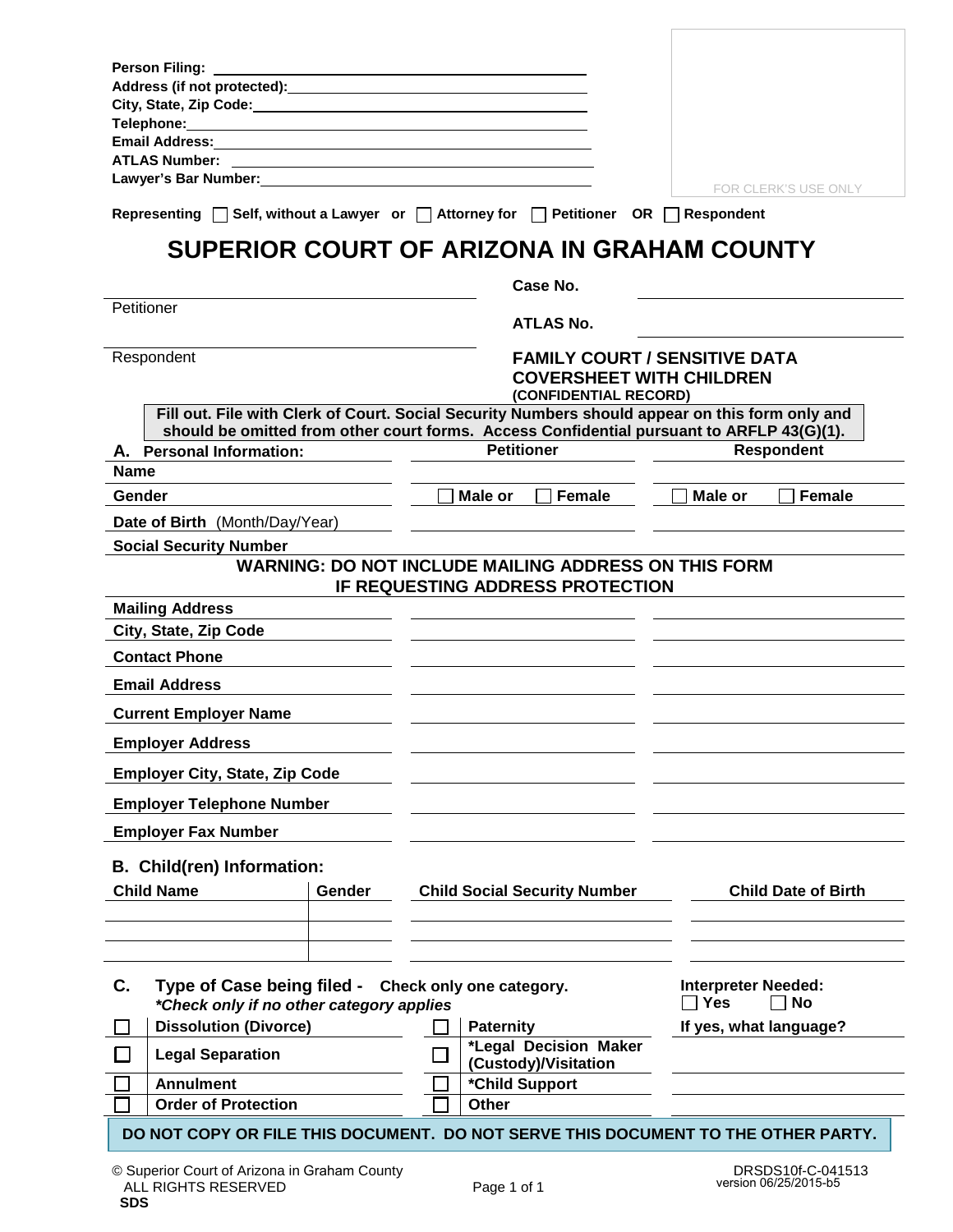#### **SELF-SERVICE CENTER**

### **INSTRUCTIONS: HOW TO RESPOND TO VISITATION PAPERS FILED BY GRANDPARENTS**

#### **WHEN TO USE THIS FORM:**

**Use this form to respond to a petition filed by natural or adoptive grandparents or great grandparents who want to get a court order of visitation and you disagree with all or part of that petition.**

**WARNING:** jurisdiction over the defendant/respondent is very serious. If you have any doubts about whether it was proper for the plaintiff OR petitioner to sue you in Arizona, you should see a lawyer **IMMEDIATELY,** and **BEFORE** you file any written response or answer or other court paper.

#### **IMPORTANT INFORMATION ABOUT WHEN YOU MUST FILE YOUR RESPONSE**

- ▶ LOOK AT THE TIMETABLE BELOW. If the last day to respond falls on a Saturday, Sunday, or legal holiday, you **DO NOT** count that day.
- **INCLUDE WEEKENDS AND HOLIDAYS IN YOUR COUNT** until you reach the number of days in the Time Table below. If a written response is filed with the court on time, the Petitioner **CANNOT PROCEED BY DEFAULT.**

| <b>DEFAULT TIME TABLE</b> |              |                                               |  |  |
|---------------------------|--------------|-----------------------------------------------|--|--|
| <b>SERVICE BY</b>         | <b>COUNT</b> | <b>EVENT</b>                                  |  |  |
| Acceptance                | 20 Days      | after respondent signed the Acceptance        |  |  |
| Acceptance out-of-state   | 30 Days      | after respondent signed the Acceptance        |  |  |
| <b>Process Server</b>     | 20 Days      | after respondent received papers from Server  |  |  |
| Sheriff in Arizona        | 20 Days      | after respondent received papers from Sheriff |  |  |
| Sheriff out-of-state      | 30 Days      | after respondent received papers from Sheriff |  |  |
| Registered Mail           | 30 Days      | after respondent signed the green receipt     |  |  |
| <b>Publication</b>        | 60 Days      | after the 1st date of publication             |  |  |

#### **INFORMATION ABOUT PAPERS YOU SHOULD HAVE RECEIVED FROM THE OTHER PARTY WITH THE PETITION ABOUT CHILD VISITATION**

**SUMMONS:** You have been summoned to appear in court. The summons tells you how many calendar days you have to file a response, depending on how you were served with the court papers. Be sure to file a **WRITTEN RESPONSE** on time. If the time for you to file a **WRITTEN RESPONSE** has passed, the other party must complete an **Application and Affidavit for Entry of Default** and send you a copy of that. Then you have 10 more days in which to file your **WRITTEN RESPONSE.** If you do not file a **WRITTEN RESPONSE ON TIME** a default judgment can be entered, which means that you might not get to tell the judge your side of the story.

**PETITION FOR CHILD VISITATION:** This is the form the other party completed to tell the court his/her side of the story about the child visitation. **Read each and every word very carefully**, and decide what you want to do. Here are your choices:

- **1. Do nothing.** This means the other party can get a court order and tell the judge his/her side of the story, without you telling your side at all. **This is called a default.** Even in these cases, the judge will try to decide what is best, but it is never a good idea to ignore the court proceeding and have a court order that you had no input on.
- **2. Decide with the other party how you want to handle everything** about child visitation. Then you and the other party file papers in the court stating your agreement on everything. This is called a **Consent or Stipulation.** This is often the best way to proceed, if you and the other party can talk about the critical issues to decide how you both want to handle everything. Mediators can help you with this, and the Self-Service Center has a list of mediators, and how much they charge to help you.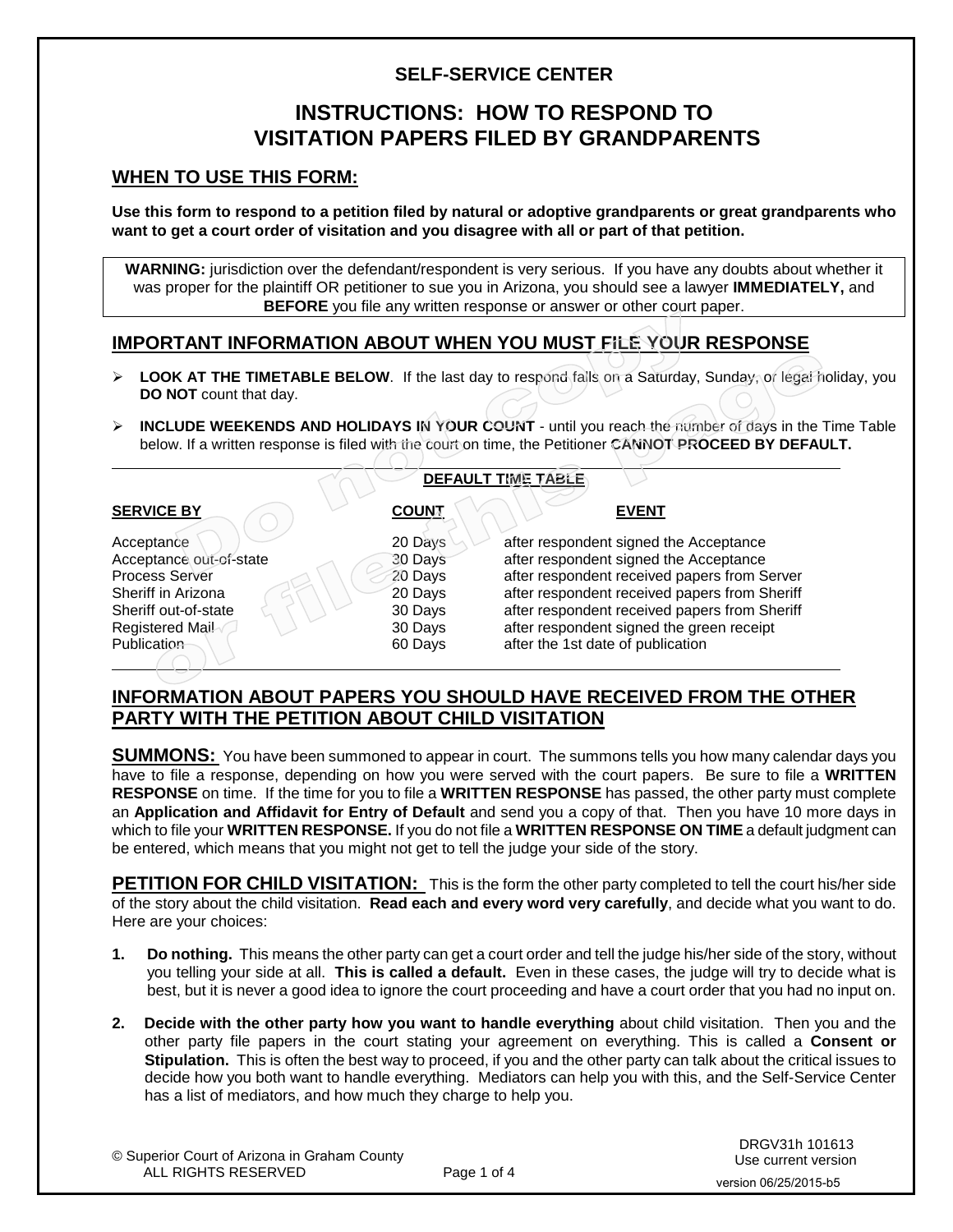**3. Protest** what the other party said in the Petition, and file a response stating your side of the story, and how you want to handle everything. **This is called a contested matter**. But, even if you originally file a response, you and you spouse can still decide to agree on something, or everything, and file court papers for a **Consent or Stipulation.** Mediators can help you with this, and the Self-Service Center has a list of mediators, and how much they charge to help you. If you file a response and do not settle everything with the other party, you must be sure to file the court papers you will need to set the case for trial.

#### **HELP COMPLETING YOUR WRITTEN RESPONSE TO THE PETITION TO ESTABLISH CHILD VISITATION:**

Use this form if you want to RESPOND OR ANSWER a Petition to Establish Visitation.

- A. Make sure your form states RESPONSE TO PETITION FOR ORDER FOR GRANDPARENT VISITATION in the upper right hand part of the page. Decide what you want a court order for. Here are the choices:
- B. In the top left corner of the first page, fill out the following: YOUR name; address (if not protected); city, state and ZIP code; telephone number.
- C. Fill in the name of "Petitioner" and "Respondent" exactly the same way as it looks on the Petition. Do that for every document you ever file with the court from now on.
- D. Use the DR, FC or FN case number that is stamped in the upper right-hand corner of the Petition. Do that for every document you ever file with the court from now on.

#### **A. General information:**

- 1. **Information about you:** Fill in your name, address (if not protected) and date of birth. This is basic information about YOU and your relationship to the children for whom you want the order.
- 2. **Information about the petitioners:** Fill in name, address (if not protected) and date of birth. This is basic information about the petitioners and their relationship to the children for whom you want the order.
- 3. **Information about the mother:** Fill in the information about the mother, including address and date of birth. This is basic information about the opposing party, the RESPONDENT.
- 4. **Information about the father:** Fill in the information about the father, including address and date of birth. This is basic information about the opposing party, the RESPONDENT.
- 5. **Information about the legal guardian (if any):** Fill in the information about any legal guardian for the children, including address and date of birth. This is basic information about the opposing party, the RESPONDENT.
- 6. **Information about the children:** Fill in information about all the children for whom you want this order. The same persons should be the custodial adult for all the children for whom you want this order. If the children have different adults who have custody, name all the adults with custody as respondents in the caption, and complete all the information about them in numbers 2, 3, and/or 4 above.
- 7. **Legal reasons petitioners should not have visitation:** under the law, grandparents can only have visitation orders in certain cases. Read all the choices and decide if the reason stated in the petition is correct. Then complete all the information about the choice you selected.
- 8. **Relationship with Children:** explain here what the relationship with the children has been for the past 6 months, and why it is best for the children not to have visitation with petitioners (if applicable).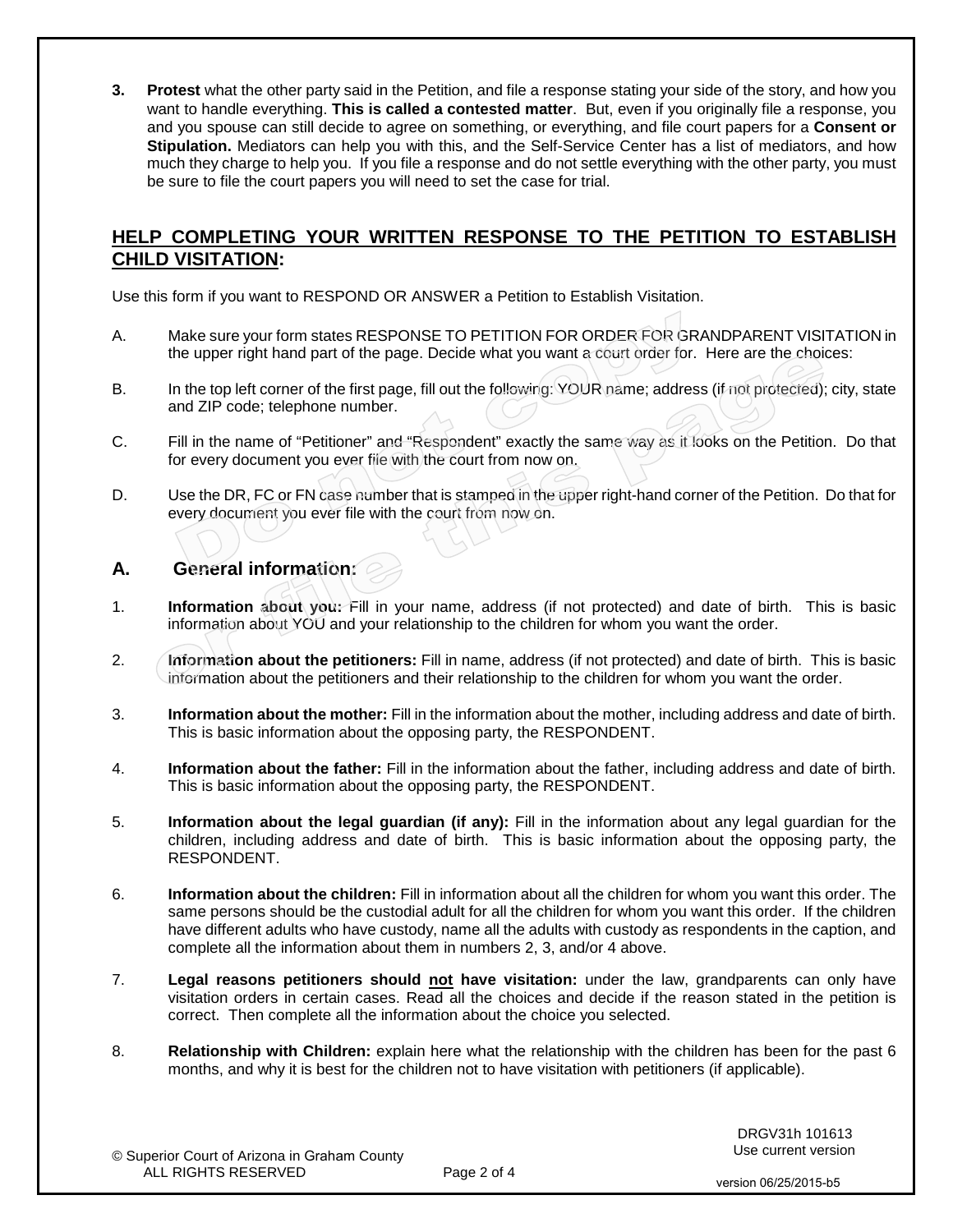- 9. **Your visitation plan:** If you agree with visitation but disagree with the petitioner's plan, or you disagree about visitation altogether but the judge might order it anyway, **explain here specifically what visitation arrangements you think are best for the children.**
- **Other information about the minor children:** If you are aware of court cases about the children, you need to tell the court that. Attach a copy of the orders about custody, visitation, or child support to the petition, unless the orders are from the Superior Court in Graham County.
- 10. **More information about children:** Fill out where the children from this action have been living **for the past 5 years;** if any child(ren) is/are under age 5, simply put information since their birth. Write each child's name; the address where the child lived; what dates the child lived at each address; who the child lived with; and the relationship of that person to the child. While you may not remember exact dates when you moved from one location to another, fill this information out as completely as possible.
- 11. **Other cases about the children:** You must tell the Court if there are prior cases involving your minor child(ren) **that do NOT involve custody or visitation**, for example personal injury cases involving the child(ren). If there are no other cases, mark the first box and GO ON. If there is another case, mark the second box and give as much information as possible. This information could affect you or your child(ren)'s rights in this case.
- 12. **Other custody, visitation, support cases about these children:** The Court **MUST** know if there have been **other cases involving custody, visitation or child support** of the children of this case. If there are no other custody or visitation cases, or you don't know of any, mark the first box and GO ON. If you have been involved in any way with this type of Court case, mark the second box and give the information where requested. Tell the Court what happened and what is going on now in the other case(s).
- 13. **Custody rights of others as to these children:** If you do not know of another person OTHER THAN THE OPPOSING PARTY who is claiming custody or visitation rights to any of the children, mark the first box and GO ON. If you do know of such a person, put the information here, including the child's name and the pers on who believes they have a custody or visitation claim.
- 14. **Summary about what you say about the children that is different from what the other party asked for.** This is because the form of petition the other party used might not be from the Self-Service Center, and so it might be arranged a little differently than this form of response.
- 15. **Proper location ("VENUE") for this court case:** the grandparents, parents/custodian, **or** children must live in Graham County for this to be a proper county for you to pursue your court case.
- 16. **General denial:** this tells the court that even if you did not answer each and everything said in the complaint, you deny what you did not address. This is extra protection for you.

#### **REQUESTS MADE TO THE COURT**

- 1. **VISITATION:** Check here if you want visitation according to the plan you wrote out above.
- 2. **NO VISITATION:** check here if you want no visitation to the petitioners, based on what you said in your response above.
- 3. **SUPERVISED VISITATION TO THE PETITIONERS:** check here if you request supervised visitation if the petitioners cannot adequately care for the children or cannot do so without another person present. You may request this if the person not having custody abuses drugs or alcohol; is violent or abusive; or, does not have the parenting skills to care for a child without another adult present. Remember, supervised is not intended to punish but to protect the child. You must write in specifically why you say the visitation should be supervised visitation allowed.
- 4. **SUPERVISED VISITATION:** Describe how you think this should work.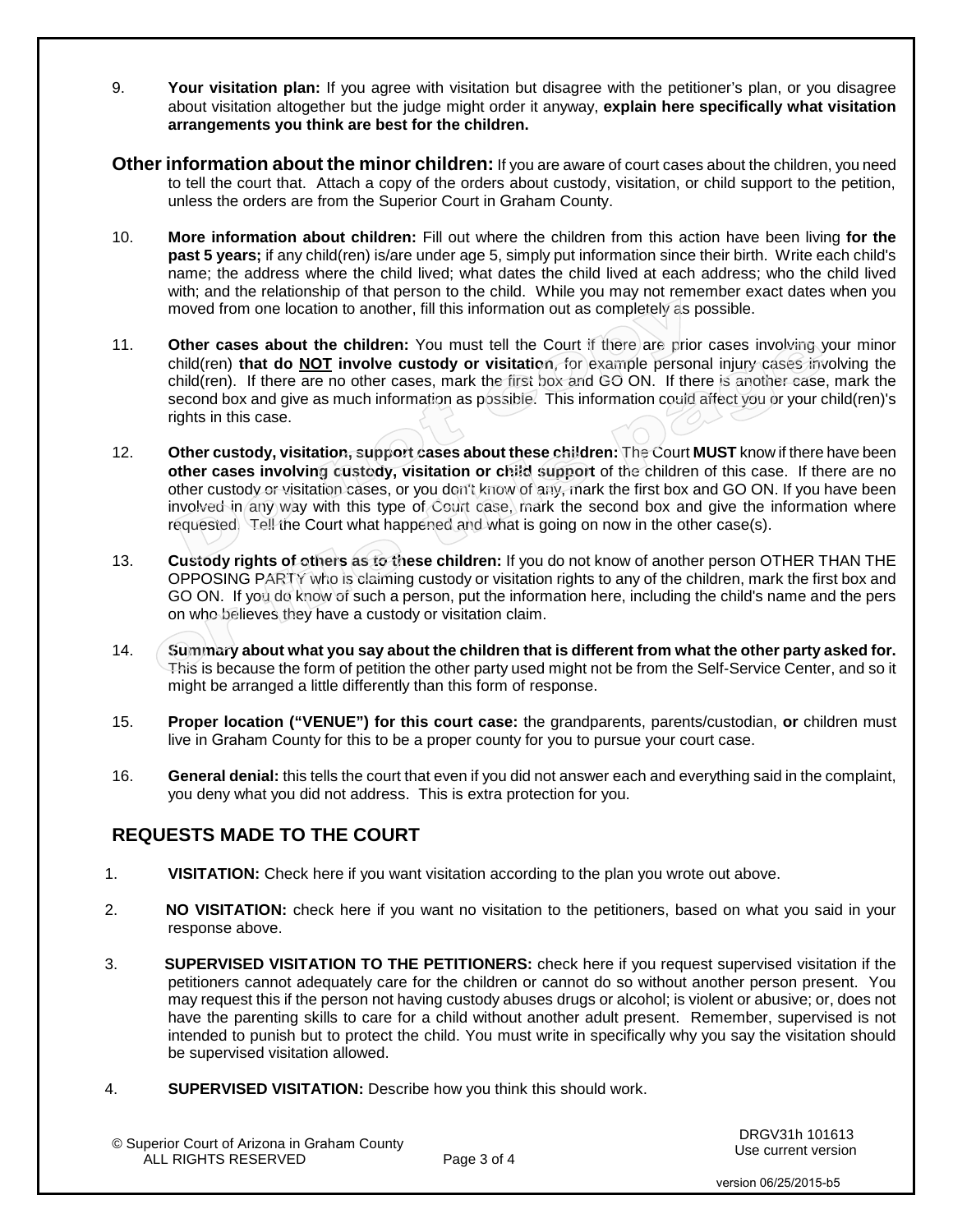5. **OTHER ORDERS:** Mark this box only if you have made other requests of the Court. If you mark the box, write the specific additional orders you are requesting the Court to make that were not covered elsewhere in your Petition.

#### **SIGNATURE AND AFFIRMATION**

By signing this document you are telling the court that everything contained in the response is true, under penalty of perjury.

## **WHAT TO DO NEXT:**

**1. COPIES OF RESPONSE:** After completing your *"Response,"* make **two (2) copies** before you file.

**FILING THE RESPONSE AND PAYMENT OF COURT FEE:** File both copies and the original of your *"Response"* with the Clerk of the Court. **Be sure you file within the time limit set, or you might lose significant rights.**

**FEES:** A list of current fees is available from the Self Service Center and from the Clerk of Court's website.

If this is the first time one of the parties or his or her attorney has "appeared", that is, filed papers in this case, an "**appearance fee**" (also known as a "response" or "answer" fee) *will be due from that party* at the time of filing.

- **2.** If you cannot afford the filing fee and/or the fee for having the papers served by the Sheriff or by publication, you may request a deferral (payment plan) when you file your papers with the Clerk of the Court. Deferral Applications are available at no charge from the Self-Service Center. You do **not** need to send a copy of the fee deferral request to the Petitioner or his/her attorney. Make sure you receive two (2) copies back from the Clerk and they have been stamped.
- **3. MAIL A COPY TO THE OTHER PARTY:** You need to mail or hand-deliver one copy to the other party. If the person is represented by an attorney, mail or hand-deliver the copy to the attorney whose name and address appears on the Petition in the upper right hand corner.
- **4. KEEP THE LAST COPY FOR YOUR RECORDS:** You should always keep a copy of any document that you file with this Court.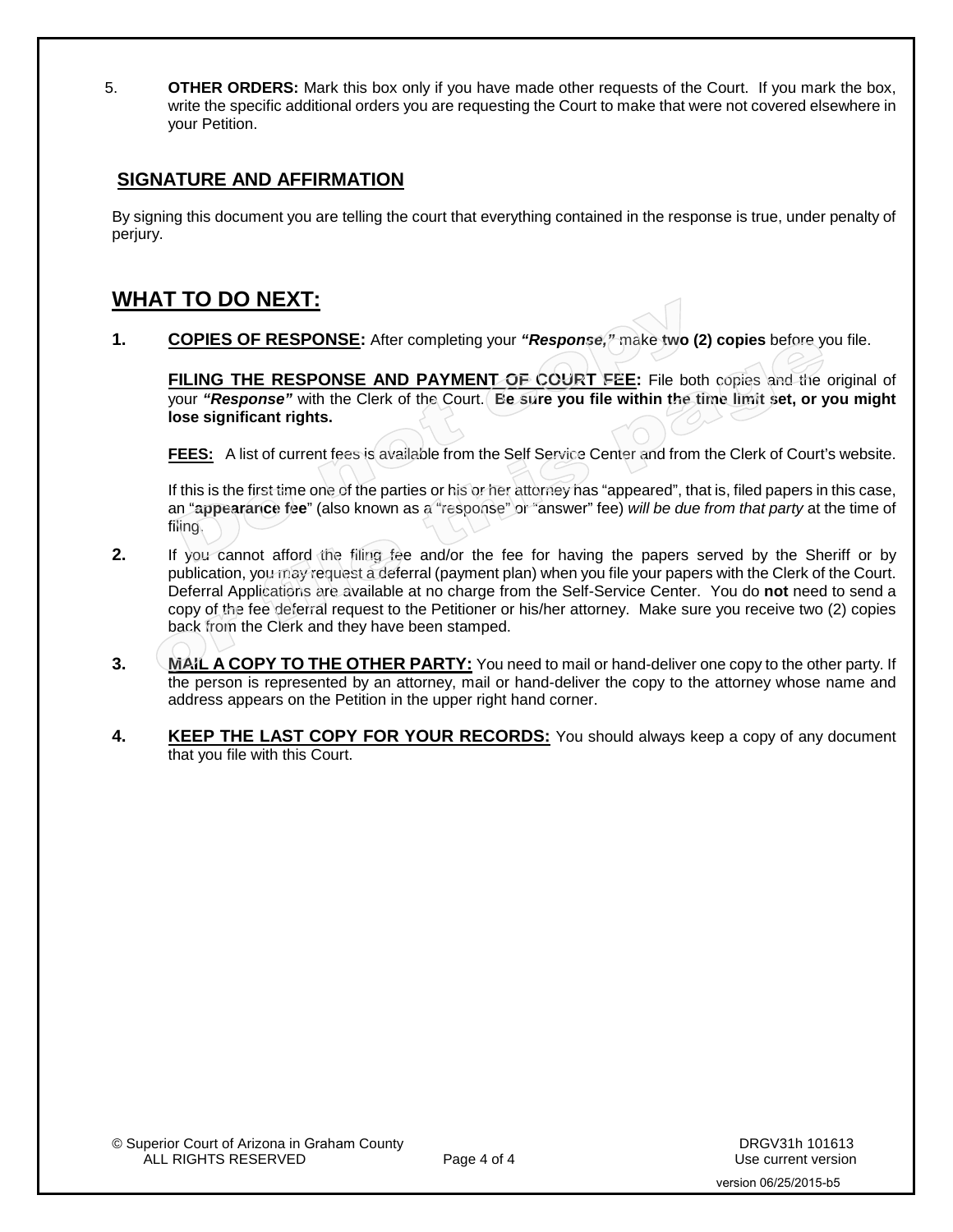|                                                                                                                                                                                                                                | For Clerk's Use Only |
|--------------------------------------------------------------------------------------------------------------------------------------------------------------------------------------------------------------------------------|----------------------|
| Lawyer's Bar Number: Name of the Care of the Care of the Care of the Care of the Care of the Care of the Care of the Care of the Care of the Care of the Care of the Care of the Care of the Care of the Care of the Care of t |                      |
| Representing $\Box$ Self, without a Lawyer or $\Box$ Attorney for $\Box$ Petitioner OR $\Box$ Respondent                                                                                                                       |                      |
|                                                                                                                                                                                                                                |                      |

# **SUPERIOR COURT OF ARIZONA IN GRAHAM COUNTY**

| In the Matter of :                                                                                                                                                                                                                   | <b>Case Number</b>                                                                                                            |
|--------------------------------------------------------------------------------------------------------------------------------------------------------------------------------------------------------------------------------------|-------------------------------------------------------------------------------------------------------------------------------|
| <b>Name of Grandparent Requesting Visitation</b>                                                                                                                                                                                     |                                                                                                                               |
| Name of Other Grandparent Requesting<br>Visitation, if applicable                                                                                                                                                                    | <b>RESPONSE TO PETITION FOR</b><br><b>GRANDPARENT VISITATION</b><br>A. R. S. § 25-409                                         |
| Name of Mother<br><b>DECEASED</b>                                                                                                                                                                                                    | There is a prior Family Court case in<br>this county between the mother and the<br>father with the following (different) case |
| Name of Father<br><b>DECEASED</b>                                                                                                                                                                                                    |                                                                                                                               |
| Name of Legal Guardian, if applicable                                                                                                                                                                                                |                                                                                                                               |
| <b>GENERAL INFORMATION</b>                                                                                                                                                                                                           |                                                                                                                               |
| Information about me, the person filing this response:<br>1.                                                                                                                                                                         |                                                                                                                               |
|                                                                                                                                                                                                                                      |                                                                                                                               |
|                                                                                                                                                                                                                                      |                                                                                                                               |
|                                                                                                                                                                                                                                      |                                                                                                                               |
| Occupation: <u>contract and contract and contract and contract and contract and contract and contract and contract of the contract of the contract of the contract of the contract of the contract of the contract of the contra</u> |                                                                                                                               |

**My relationship to child(ren) for whom the visitation order is requested is**:

 $\Box$  Father  $\Box$  Mother  $\Box$  Other: (explain)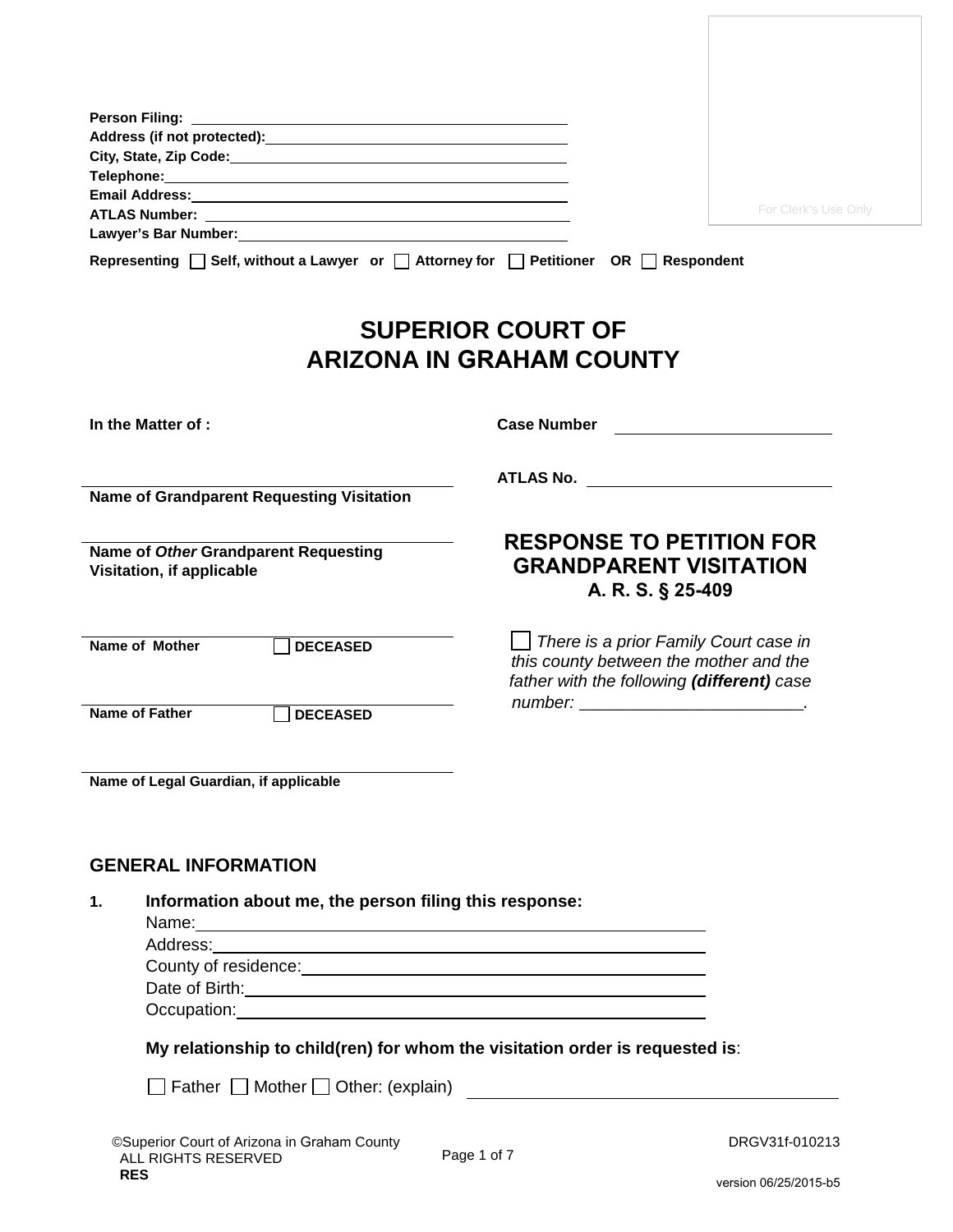| Case No. |  |
|----------|--|
|----------|--|

|                                                                                                                                                                                                                                                                                                                                                                                                                                                                       | <b>Information about the Petitioner(s), the grandparents (or great grandparents) requesting visitation:</b> |
|-----------------------------------------------------------------------------------------------------------------------------------------------------------------------------------------------------------------------------------------------------------------------------------------------------------------------------------------------------------------------------------------------------------------------------------------------------------------------|-------------------------------------------------------------------------------------------------------------|
| Name(s): Name and the second contract of the second contract of the second contract of the second contract of the second contract of the second contract of the second contract of the second contract of the second contract<br>Address: <u>with the contract of the contract of the contract of the contract of the contract of the contract of the contract of the contract of the contract of the contract of the contract of the contract of the contract of</u> |                                                                                                             |
|                                                                                                                                                                                                                                                                                                                                                                                                                                                                       |                                                                                                             |
| Date of Birth: <u>contract and a series of Birth and a series of Birth and a series of Birth and a series of the series of the series of the series of the series of the series of the series of the series of the series of the</u>                                                                                                                                                                                                                                  |                                                                                                             |
|                                                                                                                                                                                                                                                                                                                                                                                                                                                                       |                                                                                                             |
|                                                                                                                                                                                                                                                                                                                                                                                                                                                                       | The Petitioner's relationship to children for whom VISITATION order is requested: (Check one)               |
| Grandparent on mother's side                                                                                                                                                                                                                                                                                                                                                                                                                                          | Grandparent on father's side                                                                                |
| Great Grandparent on mother's side                                                                                                                                                                                                                                                                                                                                                                                                                                    | $\perp$<br>Great Grandparent on father's side                                                               |
| Information about the mother of child(ren) $\Box$ same as #1 above, or:<br>Name: Name: Name: Name: Name: Name: Name: Name: Name: Name: Name: Name: Name: Name: Name: Name: Name: Name: Name: Name: Name: Name: Name: Name: Name: Name: Name: Name: Name: Name: Name: Name: Name: Name: Name: Name: Name:                                                                                                                                                              |                                                                                                             |
|                                                                                                                                                                                                                                                                                                                                                                                                                                                                       |                                                                                                             |
|                                                                                                                                                                                                                                                                                                                                                                                                                                                                       |                                                                                                             |
| Date of Birth: <u>contract the contract of Birth Contract of Birth:</u>                                                                                                                                                                                                                                                                                                                                                                                               |                                                                                                             |
|                                                                                                                                                                                                                                                                                                                                                                                                                                                                       |                                                                                                             |
| Information about the father of child(ren) $\Box$ same as #1 above, or:<br>Name: Name: Name: Name: Name: Name: Name: Name: Name: Name: Name: Name: Name: Name: Name: Name: Name: Name: Name: Name: Name: Name: Name: Name: Name: Name: Name: Name: Name: Name: Name: Name: Name: Name: Name: Name: Name:                                                                                                                                                              |                                                                                                             |
|                                                                                                                                                                                                                                                                                                                                                                                                                                                                       |                                                                                                             |
| County of residence: <u>contained and contained</u> and county of residence:                                                                                                                                                                                                                                                                                                                                                                                          |                                                                                                             |
|                                                                                                                                                                                                                                                                                                                                                                                                                                                                       |                                                                                                             |
|                                                                                                                                                                                                                                                                                                                                                                                                                                                                       |                                                                                                             |
| Date of Birth: <u>contract the contract of the contract of the contract of the contract of the contract of the contract of the contract of the contract of the contract of the contract of the contract of the contract of the c</u><br>Occupation: New York Contract to the Contract of the Contract of the Contract of the Contract of the Contract of the Contract of the Contract of the Contract of the Contract of the Contract of the Contract of the Contract |                                                                                                             |
| Information about legal guardians of child(ren), if any: $\Box$ same as #1 above, or:                                                                                                                                                                                                                                                                                                                                                                                 |                                                                                                             |
| Name: Name: Name: Name: Name: Name: Name: Name: Name: Name: Name: Name: Name: Name: Name: Name: Name: Name: Name: Name: Name: Name: Name: Name: Name: Name: Name: Name: Name: Name: Name: Name: Name: Name: Name: Name: Name:                                                                                                                                                                                                                                         |                                                                                                             |
|                                                                                                                                                                                                                                                                                                                                                                                                                                                                       |                                                                                                             |
|                                                                                                                                                                                                                                                                                                                                                                                                                                                                       |                                                                                                             |
| Date of Birth: <u>Cambridge Communication</u> Contract on the Communication of the Communication of the Communication                                                                                                                                                                                                                                                                                                                                                 |                                                                                                             |
| Information about child(ren) for whom I or we want visitation order:                                                                                                                                                                                                                                                                                                                                                                                                  |                                                                                                             |
| Mother and Father for all children are as listed above.                                                                                                                                                                                                                                                                                                                                                                                                               |                                                                                                             |
| <b>Name</b>                                                                                                                                                                                                                                                                                                                                                                                                                                                           | <b>Name</b>                                                                                                 |
| <u> 1989 - Johann Stoff, deutscher Stoffen und der Stoffen und der Stoffen und der Stoffen und der Stoffen und der</u>                                                                                                                                                                                                                                                                                                                                                |                                                                                                             |
| <b>Current</b>                                                                                                                                                                                                                                                                                                                                                                                                                                                        | <b>Current</b>                                                                                              |
| <b>Address:</b>                                                                                                                                                                                                                                                                                                                                                                                                                                                       |                                                                                                             |
| <u> 1980 - Johann Barn, mars eta bainar eta bainar eta baina eta baina eta baina eta baina eta baina eta baina e</u><br>County of Residence: <u>County of Residence</u>                                                                                                                                                                                                                                                                                               | County of Residence:<br><u> County of Residence:</u>                                                        |
| <b>Name</b>                                                                                                                                                                                                                                                                                                                                                                                                                                                           | Name                                                                                                        |
|                                                                                                                                                                                                                                                                                                                                                                                                                                                                       |                                                                                                             |
| <b>Current</b>                                                                                                                                                                                                                                                                                                                                                                                                                                                        | Birth Date: <u>Alexander State Birth Date:</u><br><b>Current</b>                                            |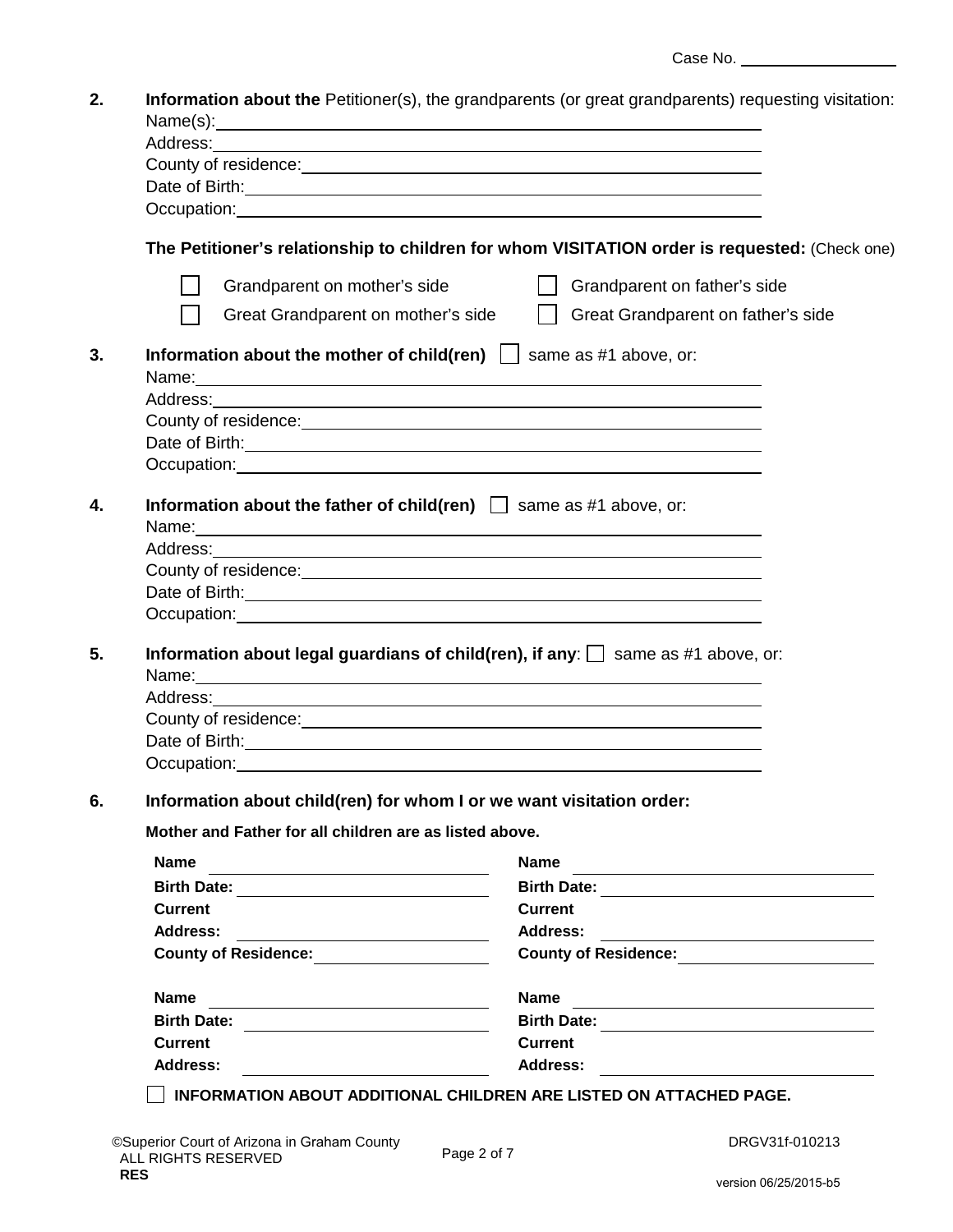- **7. Petitioners do not have a right to visitation under Arizona law (A.R.S. § 25-409)** *because:* (Check box(es) for statements that apply and write-in requested information.)
	- **A**. **Children were not born out of wedlock.**
	- **B. Parents of children are not divorced or have not been divorced for at least 3 months.** *If divorced:*Date of Divorce: Court case number: Name of court: Court Location:
	- **C.**  $\Box$  Mother OR  $\Box$  Father of child(ren) has been dead for **less than 3 months**.
	- Date of Death:  $\blacksquare$ **D.**  $\Box$  Mother OR  $\Box$  Father of child(ren) has been missing for **less than 3 months**.

Date parent discovered to be missing: Date reported to law enforcement agency: Name, location of agency:

- **E. Petitioners are asking for visitation rights as grandparents or great grandparents on the** father's side, however there is no paternity order and I do not believe the Petitioner's son or grandson is the father because: (explain)
- **8. Statements about the Petitioner's relationship with the children for the last 6 months, and why you think it is NOT in the children's best interests for visitation to be ordered, or why, if ordered, visitation should be limited or supervised:**

**9. Your plan for visitation for the good of the child(ren): (be specific)**

 **There should be no court-ordered visitation, but if ordered, should be as follows:**

**TRANSPORTATION** will be provided by (name): as follows: (explain)

#### **During WEEKENDS** (explain specifically)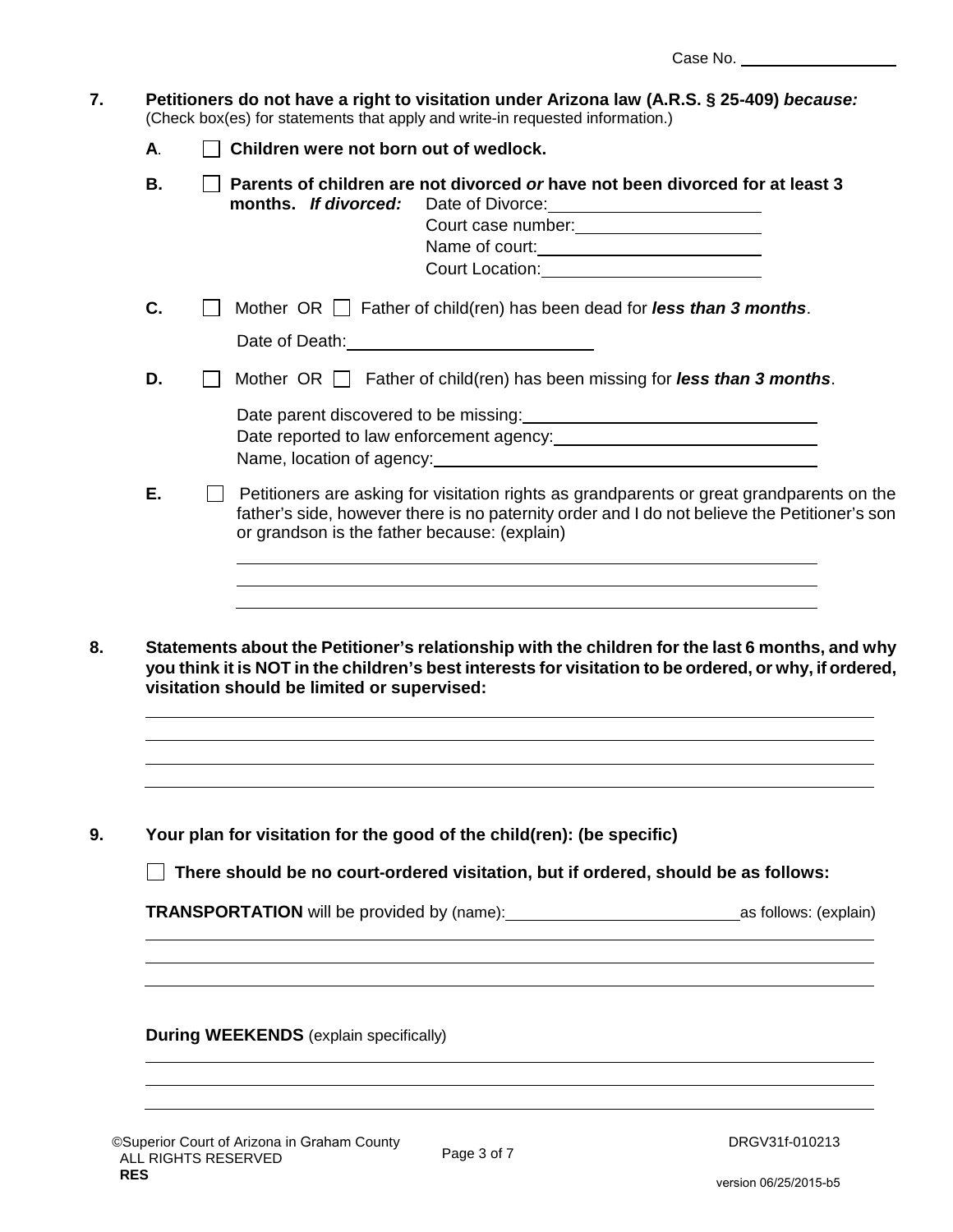**During the SUMMER MONTHS OR SCHOOL BREAKS**: (explain specifically)

**FOR HOLIDAYS AND BIRTHDAYS**: (explain specifically)

**FOR TELEPHONE CALLS:** (explain specifically)

**OTHER:** (explain specifically)

#### **OTHER INFORMATION ABOUT THE CHILDREN**

**10. Where the children who are under 18 years old have lived for the last 5 years.** (Attach extra pages if necessary.)

| <b>Child's Name</b><br>Lived with<br><b>Street address</b>        | Dates: From<br>Relationship to child<br>City, State | To    |  |
|-------------------------------------------------------------------|-----------------------------------------------------|-------|--|
| <b>Child's Name</b><br><b>Lived with</b><br><b>Street address</b> | Dates: From<br>Relationship to child<br>City, State | To To |  |
| <b>Child's Name</b><br>Lived with<br><b>Street address</b>        | Dates: From<br>Relationship to child<br>City, State | To    |  |
| <b>Child's Name</b><br>Lived with<br><b>Street address</b>        | Dates: From<br>Relationship to child<br>City, State | To    |  |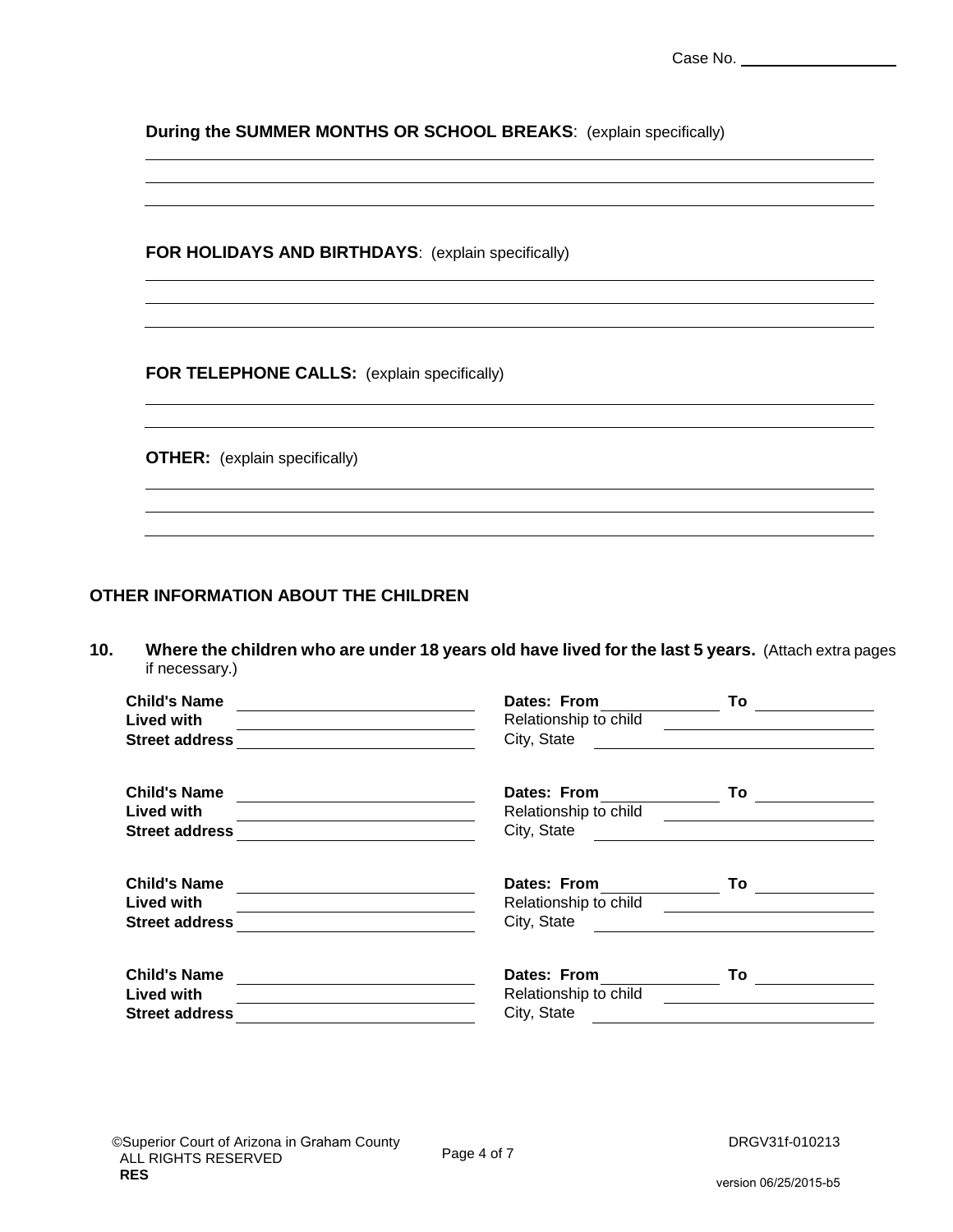# **11. COURT CASES NOT INVOLVING LEGAL DECISION MAKING, CUSTODY, PARENTING TIME OR VISITATION RELATED TO THE CHILD(REN) UNDER 18 YEARS OLD:** (check one box)<br>□ I HAVE □ I HAVE **NOT** been a party or a witness in court in this state or in any o

 $\Box$  I HAVE **NOT** been a party or a witness in court in this state or in any other state regarding the legal decision making, custody, parenting time or visitation of any of the children named above (If so, explain below, using extra pages if necessary. IF NOT, GO ON.)

| Name of each child:        |                |  |
|----------------------------|----------------|--|
| Court state                | Court location |  |
| Court case number          | Current status |  |
| How the child is involved: |                |  |
|                            |                |  |

#### **Summary of any Court Order:**

#### **12. LEGAL DECISION MAKING, CUSTODY, PARENTING TIME, OR VISITATION CASES RELATED TO CHILDREN UNDER 18 YEARS OLD:** (check one box)

 $\Box$  I DO HAVE  $\Box$  I DO **NOT** HAVE information about a legal decision making, custody, parenting time or visitation court case relating to any of the children named above that is pending in this state or in any other state (If so, explain below, using extra pages if necessary. IF NOT, GO ON).

| Name of each child:             |                 |  |
|---------------------------------|-----------------|--|
| Court state:                    | Court location: |  |
| Court case number:              | Current status: |  |
| Nature of the court proceeding: |                 |  |

Summary of any Court order:

#### **13. LEGAL DECISION MAKING, CUSTODY, PARENTING TIME OR VISITATION CLAIMS OF ANY PERSON:** (check one box)

 $\Box$  I DO KNOW  $\Box$  I DO **NOT** KNOW a person other than the Petitioner or the Respondent who has or claims legal decision making authority, physical custody, parenting time or visitation rights to any of the children named above. (If so, explain below, using extra pages if necessary. IF NOT, GO ON).

| Name of each child:               |
|-----------------------------------|
| Name of person with the claim:    |
| Address of person with the claim: |
| Nature of the claim:              |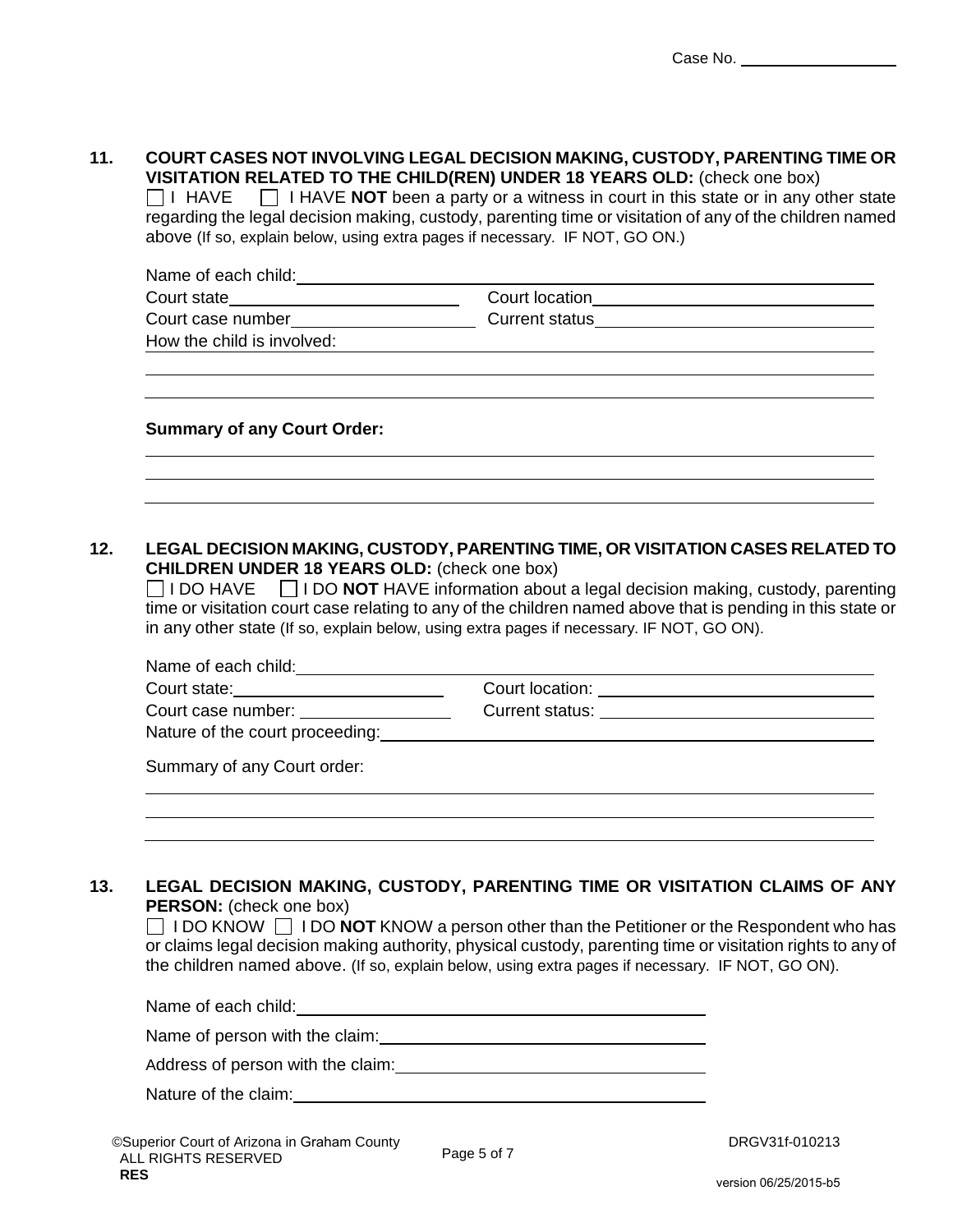**14. SUMMARY OF WHAT I SAY ABOUT THE CHILDREN THAT IS DIFFERENT FROM WHAT THE OTHER PERSON ASKED FOR:** (Here summarize what is different between what you say about the child(ren), and what the other party said)

#### **OTHER STATEMENTS TO THE COURT**

- **15. VENUE:** This is the proper court to bring this lawsuit under Arizona law because it is the county of residence of the petitioner, or the respondent, or the child(ren).
- **16. GENERAL DENIAL:** I deny anything stated in the complaint that I have not specifically admitted, qualified, or denied.

#### **REQUESTS TO THE COURT: (check which number applies to your request)**

- 1. ORDER VISITATION AS DESCRIBED ABOVE.
- 2. **CONDER NO** VISITATION TO THE GRANDPARENT PETITIONER(S).

**Check and complete "3" below** *only* **if you believe visitation should be** *supervised.)*

3. **SUPERVISED VISITATION** is in the best interests of the child(ren), pursuant to A.R.S. Section 25-410, because (explain reasons visitation should be supervised)**:** 

#### **Therefore supervised visitation** to (name)

only in the presence of another person, who is named by the court or as suggested below, upon a finding that supervised access is in the best interest of the child(ren),